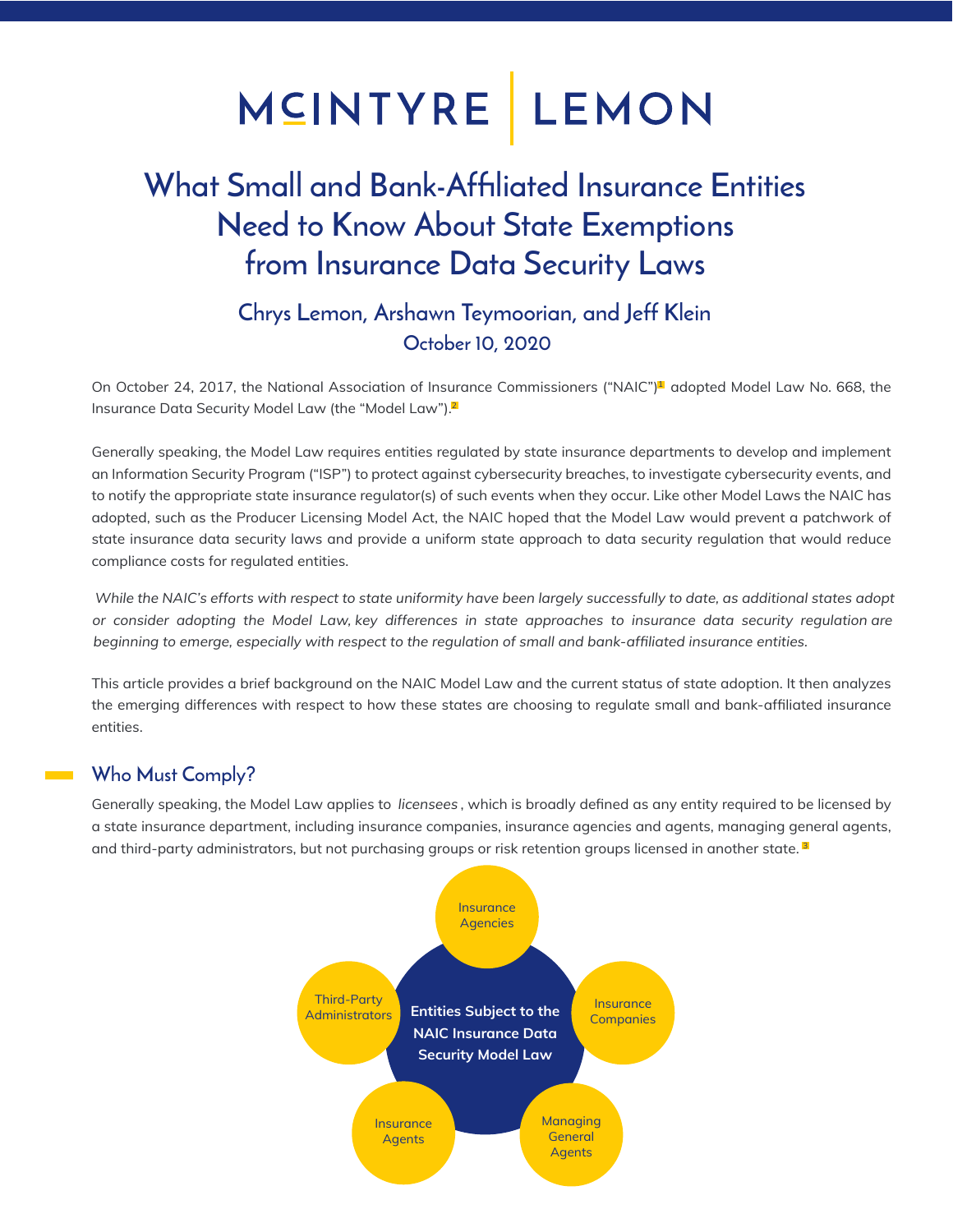#### What Does Compliance Require?

The NAIC's Model Law has three primary requirements. First, it requires licensees to develop and implement an ISP that is conducive to the quantity and sensitivity of nonpublic information used or in possession of the licensee. To accomplish this, licensees are in turn required to first conduct a risk assessment. The ISP developed in response to a licensee's risk assessment must contain "administrative, technical, and physical safeguards for the protection of Nonpublic Information and the Licensee's Information System." 4

Second, licensees are required to investigate *cybersecurity events.*¶This generally requires a licensee to determine whether a cybersecurity event has occurred, assess its nature and scope, identify any nonpublic information that may have been involved in the event, and take reasonable measures to restore the security of the compromised information systems to prevent further unauthorizes access.<sup>6</sup>

Finally, as promptly as possible but not later than 72 hours from determining a cybersecurity event has occurred, licensees must notify the insurance commissioner of the domicile or home state of the licensee. Licensee must also notify the insurance commissioners of any other state where the licensee reasonably believes that the nonpublic information involved is of 250 or more consumers residing in the state if (1) such notification is required by federal or state laws that require disclosure of the incident or (2) the event has a reasonable likelihood of materially harming any consumer in the state or the normal operations of the licensee. <sup>7</sup> When notifying an insurance commissioner of a cybersecurity event, licensees are required to provide as much information as possible, including but not limited to, the date of the event, how it was discovered, and a description of the efforts being undertaken to remediate the situation. Licensees are also under a continuing obligation to update and supplement initial and subsequent notifications to the appropriate insurance regulators.

#### What is the Status of State Adoption?

Since 2017, eleven states have adopted the NAIC's Model Law including Alabama,<sup>a</sup> Connecticut,<sup>a</sup> Delaware,<sup>10</sup> Indiana,<sup>11</sup> Louisiana,<sup>12</sup> Michigan,<sup>13</sup> Mississippi,14 New Hampshire,15 Ohio,16 South Carolina,14 and Virginia.<sup>18</sup> The States that have adopted the Model Law have generally done so almost verbatim. For example, all eleven States that have adopted the Model Law have also adopted its primary provisions, including the requirement to develop and implement an ISP, to investigate cybersecurity events, and to notify the relevant state insurance regulator(s) about a cybersecurity event. However, as described further below, significant variation is beginning to emerge among states with respect to the scope of their exemption provisions.

#### Are Small and Bank-Affiliated Insurance Entities Exempt?

While all states generally require licensees to investigate cybersecurity events and notify the appropriate state insurance regulator(s), some states have offered a partial exemption for small and bank-affiliated insurance entities from the more burdensome requirement to develop and implement an ISP. For example, the Model Law, and numerous states that have adopted it, exempts licensees "with fewer than ten employees, including any independent contractors" from the requirement to develop and implement an ISP.<sup>19</sup> Moreover, while not included in the Model Law, a smaller number of States, such as Virginia, have also exempted from the ISP requirement, licensees that are "affiliated with a depository institution that maintains an information security program in compliance with the Interagency Guidelines Establishing Standards for Safeguarding Customer Information" under the Gramm-Leach-Bliley Act.<sup>20</sup> However, while some states have opted to grant preferential treatment to small and bank-affiliated entities through partial exemptions from their insurance data security laws, others have not.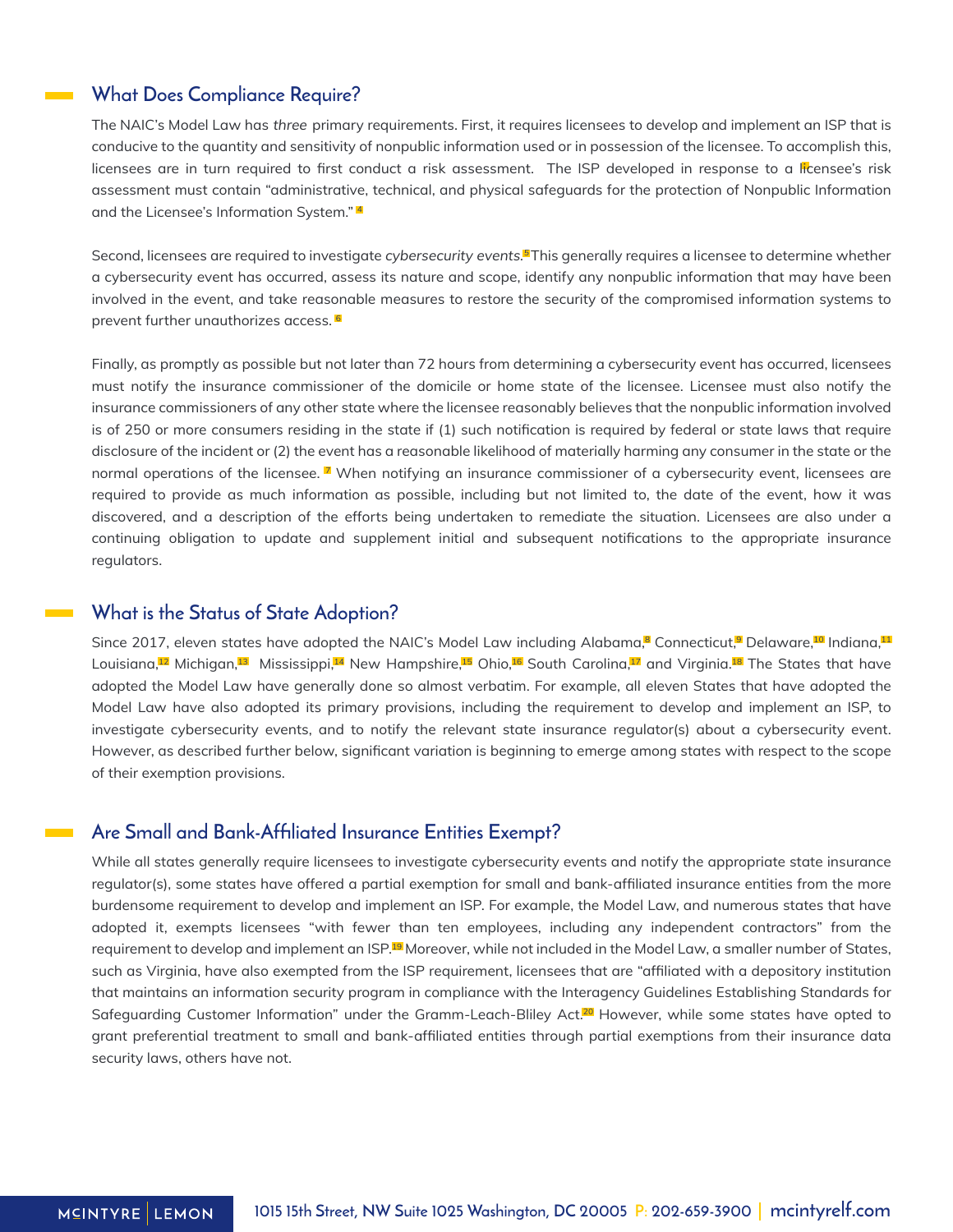For example, South Carolina exempts licensees with fewer than ten employees, and Michigan exempts licensees with fewer than 25 employees, from the requirement to develop and implement an ISP, but Virginia does not provide any exemption for small entities. The result of these state divergences is that a licensee with 20 employees would be exempt in Michigan, but not in South Carolina or Virginia. Equally important, if a licensee's operations grow and it ceases to qualify for the small-entity exemption, states generally only grant 180 days for the licensee to comply with the state's requirements to develop and implement an ISP.

#### Where are States Today Regarding Partial Exemptions?

The following table provides a summary of which states currently exempt small or bank-affiliated entities from the requirements to develop and implement an ISP.<sup>21</sup>

| <b>State</b>   | Are Small Entities Partially Exempt?                                  | <b>Are Bank-Affiliated Entities</b><br><b>Partially Exempt?</b> |
|----------------|-----------------------------------------------------------------------|-----------------------------------------------------------------|
| Alabama        | Yes, $<$ 25 employees. <sup>22</sup>                                  | Yes. <sup>23</sup>                                              |
| Connecticut    | Yes, < 10 employees, including independent contractors. <sup>24</sup> | No. <sup>25</sup>                                               |
| Delaware       | Yes, $<$ 15 employees. <sup>26</sup>                                  | No. <sup>27</sup>                                               |
| Indiana        | Yes, < 50 employees, excluding independent contractors. <sup>28</sup> | Yes. <sup>29</sup>                                              |
| Louisiana      | Yes, $<$ 25 employees. $30$                                           | Yes. <sup>31</sup>                                              |
| Michigan       | Yes, < 25 employees, including independent contractors. <sup>32</sup> | No. <sup>33</sup>                                               |
| Mississippi    | Yes, < 50 employees, excluding independent contractors. <sup>34</sup> | Yes. <sup>35</sup>                                              |
| New Hampshire  | Yes, < 20 employees. <sup>36</sup>                                    | Yes. <sup>37</sup>                                              |
| Ohia           | Yes, < 20 employees. <sup>38</sup>                                    | No.39                                                           |
| South Carolina | Yes, < 10 employees, including independent contractors. <sup>40</sup> | No. <sup>41</sup>                                               |
| Virginia       | No. <sup>42</sup>                                                     | Yes. <sup>43</sup>                                              |

#### Looking Forward

The end result of this patchwork of state laws is that small and bank-affiliated insurance entities will likely be required to develop an ISP eventually, even if they are currently exempt in the states in which they operate. Indeed, the Model Law is currently also under consideration in Illinois (HB 5397), Maine (LD 1995), Minnesota (SF 4269), Oklahoma (SB 1919), Rhode Island (S 2618), and Wisconsin (AB 819).

Notably, while current drafts of all of the legislation put forth in these States provide some form of exemption for small entities, none of them exempt bank-affiliated insurance entities from the requirement to develop and implement an ISP. Small and bank-affiliated insurance entities must carefully review the laws of the states they are operating in not only to ensure they are currently exempt from the requirement to develop and implement an ISP, but that they remain exempt as their businesses grow.

McIntyre & Lemon, PLLC will continue to monitor these issues.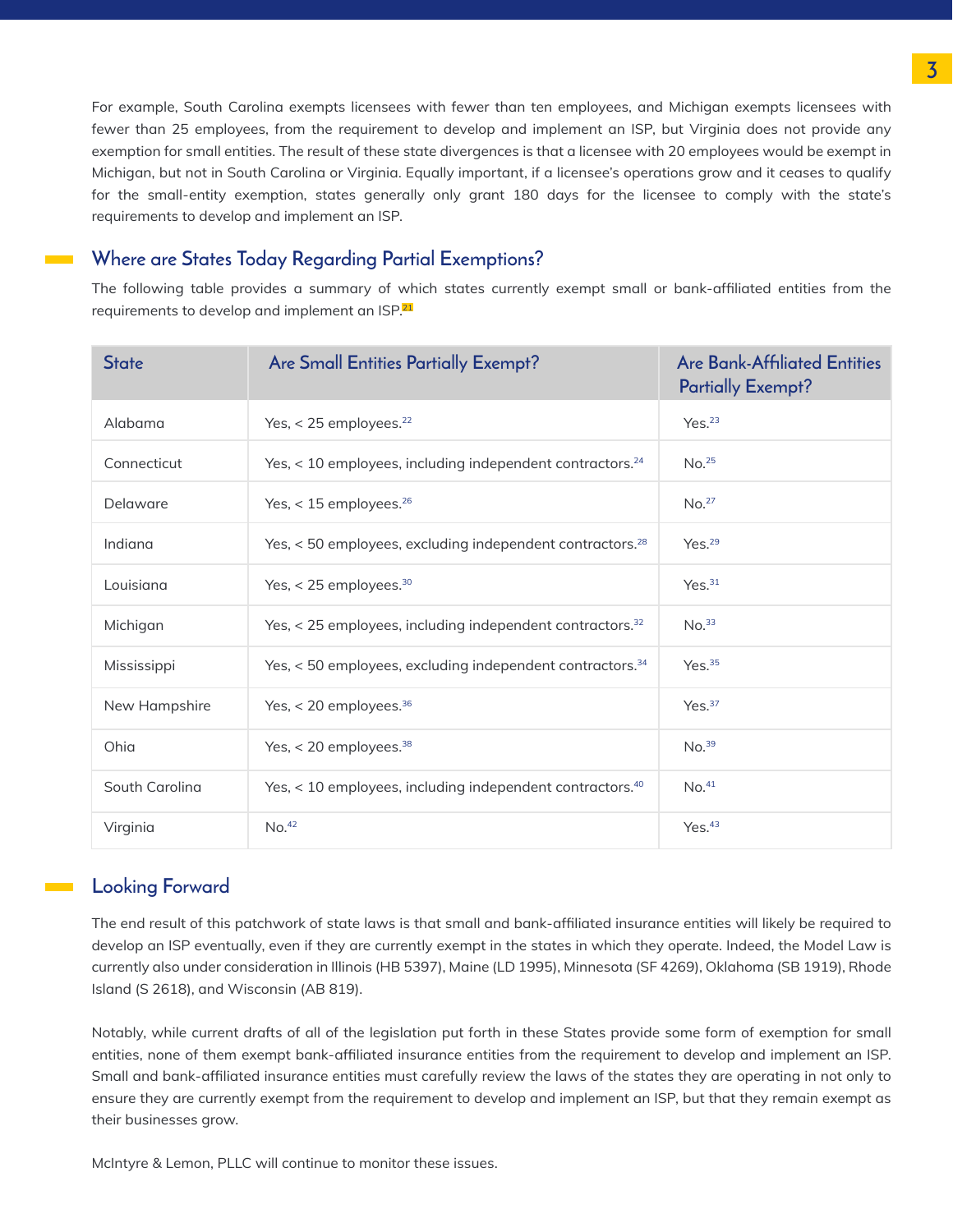- $^{\rm 1}$  The NAIC is the U.S. standard-setting and regulatory support organization created and governed by the chief insurance regulators from the 50 states, the District of Columbia, and the U.S. territories.
- NAIC, Insurance Data Security Model Law No.668 (2017). 2
- $3$  Id. § 3(I).
- $4$  Id. § 4(A).
- $5$  The NAIC Model Law defines a cybersecurity event as an "event resulting in unauthorized access to, disruption or misuse of, an Information System or information store on such Information System." Id. § (3)(D).
- $6$  Id. § 5(B)(1-4).
- $1$  d. § 6(A)(1)-(2).
- <sup>8</sup> Ala. Code §§ 27-62-1-1.
- <sup>9</sup> Conn. Gen. Stat. §§ 38a-38(a)-(i).
- <sup>10</sup> Del. Code Ann. tit. 18, §§ 8601-8611.
- <sup>11</sup> Ind. Code Ann. §§ 27-2-27-1; -32.
- La. R.S. §§ 22:2501-2511 12
- MCLS §§ 500.550-565. 13
- 14 Miss. Code Ann. §§ 83-5-801-825.
- N.H. RSA §§ 420-P:1-P:14. 15
- <sup>16</sup> Ohio Rev. Code Ann. §§ 3965.01-11.
- S.C. Code Ann. §§ 38-99-10 38-99-100. 17
- Va. Code Ann. §§ 38.2-621; 629. 18
- $19$  NAIC, Insurance Data Security Model Law No.668 at § 9(A)(1).
- Va. Code Ann. § 38.2-629 20
- $21$  Notably, a number of these states, like Mississippi, also provide exemptions for entities that are below certain annual revenue or asset thresholds. See Miss. Code Ann. § 83-5-817(1)(a).
- Ala. Code § 27-62-9(a)(1). 22
- <sup>23</sup> Id. § 27-62-9(a)(4).
- Conn. Gen. Stat. § 38a-38(c)(10)(A)(i)(II). 24
- <sup>25</sup> Id. § 38a-38(c)(10)(A).
- <sup>26</sup> Del. Code Ann. tit. 18, § 8609(a)(1).
- $27$  ld. § 8609(a).
- <sup>28</sup> Burns Ind. Code Ann. § 27-2-27-26(a).
- $29$  ld. § 27-2-27-26(b)(2).
- $30$  La. R.S. § 22:2509(A)(1).
- $31$  Id. § 22:2509(A)(6).
- MCLS § 500.565(1). 32
- $33$  Id. § 500.565(1)-(4).
- <sup>34</sup> Miss. Code Ann. § 83-5-817(1)(a).
- $35$  Id. § 83-5-817(1)(d).
- N.H. RSA § 420-P:9(I)(a). 36
- $37$  ld. § 420-P:9(I)(e).
- <sup>38</sup> Ohio Rev. Code Ann. § 3965.07(A).
- $39$  Id. § 3965.07(A)-(C).
- S.C. Code Ann. § 38-99-70(A)(1). 40
- $40$  Id. § 38-99-70(A)(1)-(3).
- Va. Code Ann. § 38.2-629(A)(1)-(3). 42
- 43 Id. § 38.2-629(A)(3).